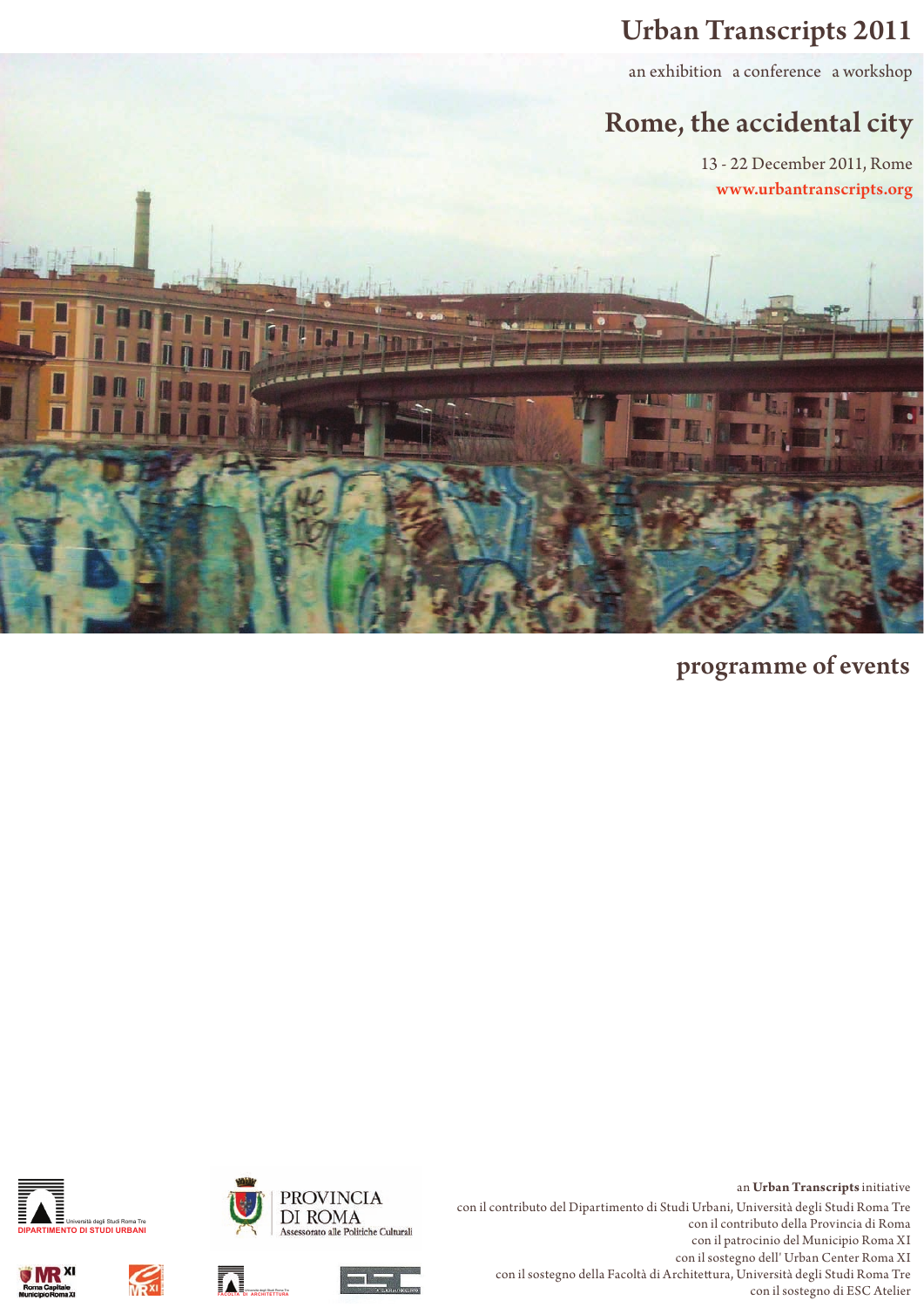an exhibition a conference a workshop

# Rome, the accidental city



### summary

|               | exhibition<br>conference<br>workshop<br>parallel events | Е<br>C<br>W<br>P |                                                                                                                                                                                                                                                                                            |
|---------------|---------------------------------------------------------|------------------|--------------------------------------------------------------------------------------------------------------------------------------------------------------------------------------------------------------------------------------------------------------------------------------------|
| <b>DEC 13</b> | $09.30 - 10.30$                                         | W                | workshop opening                                                                                                                                                                                                                                                                           |
|               | $10.30 - 18.00$                                         | W                | workshop day 1                                                                                                                                                                                                                                                                             |
|               | $18.30 - 20.00$                                         | Е                | exhibition opening                                                                                                                                                                                                                                                                         |
| <b>DEC 14</b> | $09.30 - 20.00$                                         | W                | workshop day 2                                                                                                                                                                                                                                                                             |
|               | 18.30 - 19.30                                           | P                | lecture, The Polypolis talk                                                                                                                                                                                                                                                                |
| <b>DEC 15</b> | $09.00 - 13.00$                                         | Е                | exhibition                                                                                                                                                                                                                                                                                 |
|               | $15.00 - 19.00$                                         | Е                | exhibition                                                                                                                                                                                                                                                                                 |
|               | $09.30 - 19.00$                                         | W                | workshop day 3                                                                                                                                                                                                                                                                             |
|               | $20.00 - 22.00$                                         | W                | workshop dinner                                                                                                                                                                                                                                                                            |
| <b>DEC 16</b> | $09.00 - 13.00$                                         | Е                | exhibition                                                                                                                                                                                                                                                                                 |
|               | $15.00 - 19.00$                                         | Е                | exhibition                                                                                                                                                                                                                                                                                 |
|               | $09.30 - 16.00$                                         | W                | workshop day 4                                                                                                                                                                                                                                                                             |
|               | $17.00 - 20.00$                                         | W                | workshop project presentations                                                                                                                                                                                                                                                             |
|               | $14.00 - 16.00$                                         | P                | urban action, Walking with People and Places I Ponte Milvio                                                                                                                                                                                                                                |
| <b>DEC 17</b> | $09.00 - 10.00$                                         | $\mathbf c$      | conference opening                                                                                                                                                                                                                                                                         |
|               | $10.00 - 11.00$                                         | C W              | workshop presentation                                                                                                                                                                                                                                                                      |
|               | $11.00 - 14.00$                                         | $\mathbf c$      | conference, morning session                                                                                                                                                                                                                                                                |
|               | $15.00 - 18.00$                                         | $\mathbf c$      | conference, afternoon session                                                                                                                                                                                                                                                              |
|               | $18.00 - 19.00$                                         | $\mathbf c$      | conference closing                                                                                                                                                                                                                                                                         |
|               | $09.00 - 13.00$                                         | Е                | exhibition                                                                                                                                                                                                                                                                                 |
|               | $15.00 - 19.00$                                         | Е                | exhibition                                                                                                                                                                                                                                                                                 |
|               | $12.00 - 16.00$                                         | P                | urban action, Il cammino comune - The song I San Lorenzo                                                                                                                                                                                                                                   |
|               | $20.30 - 02.00$                                         | P                | party, live concert and dj set - Critical Book & Wine                                                                                                                                                                                                                                      |
| <b>DEC 20</b> | $15.00 - 19.00$                                         | Е                | exhibition                                                                                                                                                                                                                                                                                 |
| <b>DEC 22</b> | $15.00 - 19.00$                                         | Е                | exhibition                                                                                                                                                                                                                                                                                 |
|               |                                                         |                  | Urban Center Roma XI, Via Niccolò Odero, 13   Metro Garbatella<br>Roma Tre Mattatoio, Largo Giovanni Battista Marzi, 10   Metro Piramide<br>Roma Tre DIPSU, Via della Madonna dei Monti, 40   Metro Cavour<br>ESC Atelier, via dei Volsci 159   Metro Policlinico<br>in the city $ $ walk! |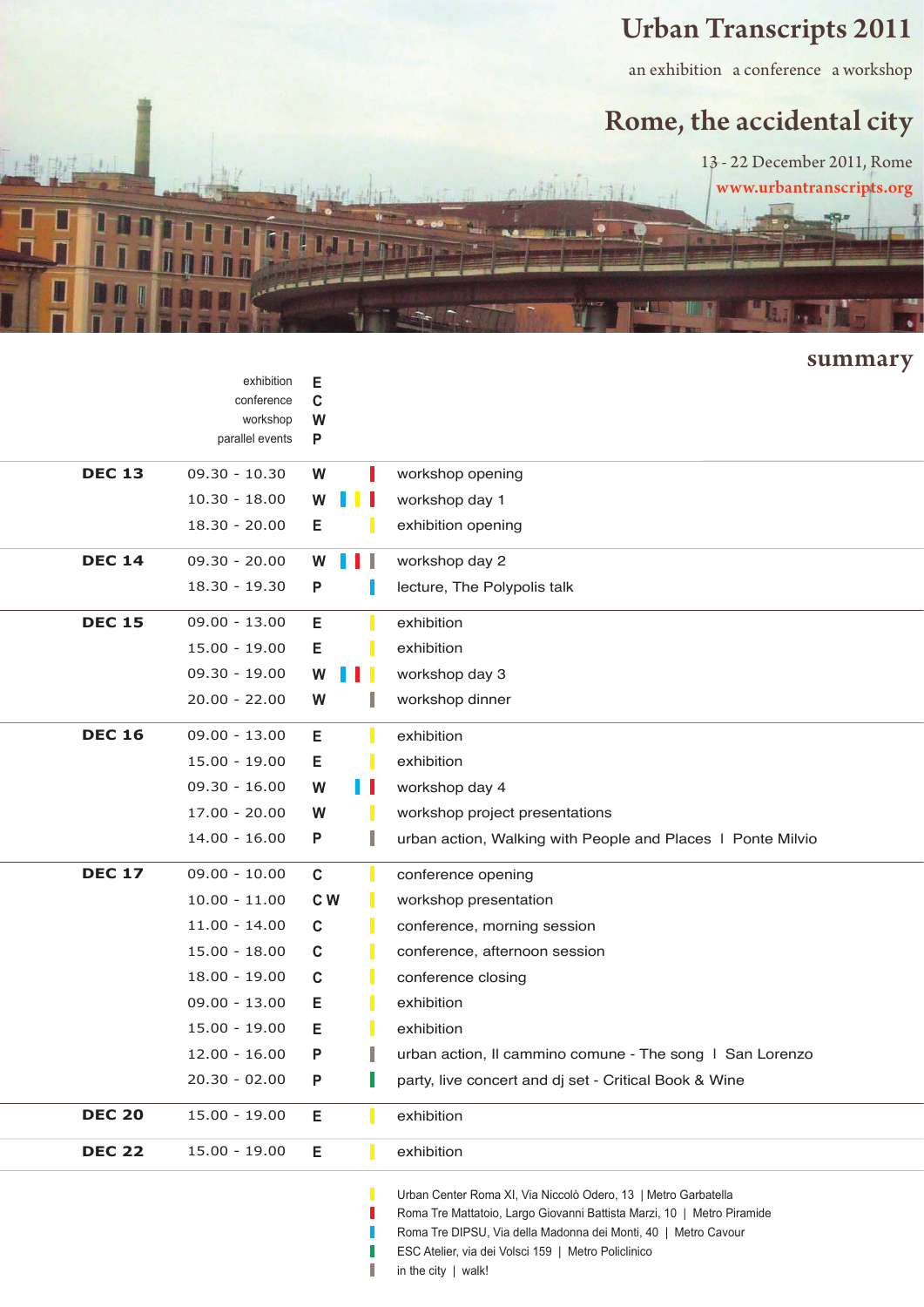an exhibition a conference a workshop

### Rome, the accidental city



### exhibition

**13 - 22 December**  Urban Center Roma XI Via Niccolò Odero, 13 00154 Rome

#### **exhibition opening on Tuesday 13 December 2011 at 6.30pm**

#### the Urban Transcripts 2011 exhibition and conference participants:

Alison Crawshaw, Sandro Aversa, Cesare Querci | Angelo Castucci | Antonella Radicchi | Claudia Tombini, Daniela De Filippis | Costanza Currò, Heike Langbein | Cristina Fiore, Andrea Penzo | Daniele Mancini, Margherita Cardoso, Bendetto Turcano, Stella Passerini, Giacomo Bevanati | Emilia Serra, Andrea Mancuso | Gabriela García de Cortázar, Jimena Hogrebe, Mika Larrison | Giusi Bellapadrona, Ilaria Bernardi, Francesca Da Canal, Paolo Di Pasquale, Andrea Dolci, Saverio Fimmanò | Ilaria Vitellio | Jacopo Bonifaci | SARCHA with Maria Theodorou, Lina Liakou, Ioanna Pothou, Clelia Thermou, Petros Tsitnidis, Elena Chantzis, Marios Moros, Panayiota Theofilatou, Veta Gerliotou, Costantinos Miltiadis, Sappho Haralambous | Network Nomadic Architecture with Eleni Tzirtzilaki, Luisella Carlei, Stefano Chandelis, Maria Damkalidi, Costantina Theodorou | Paola Bracchi, Carlo Lunelli, Giulia Setti, Lara Valtorta, Fabio Zinna | Pavlos Kapralos | Silvia Minichino, Chiara Serenelli | Simone Ludovico, Lucia Zanettichini | Stefano Boccardo, Mattia Paco Rizzi | ZAPPATA ROMANA with Silvia Cioli, Luca D'Eusebio, Andrea Mangoni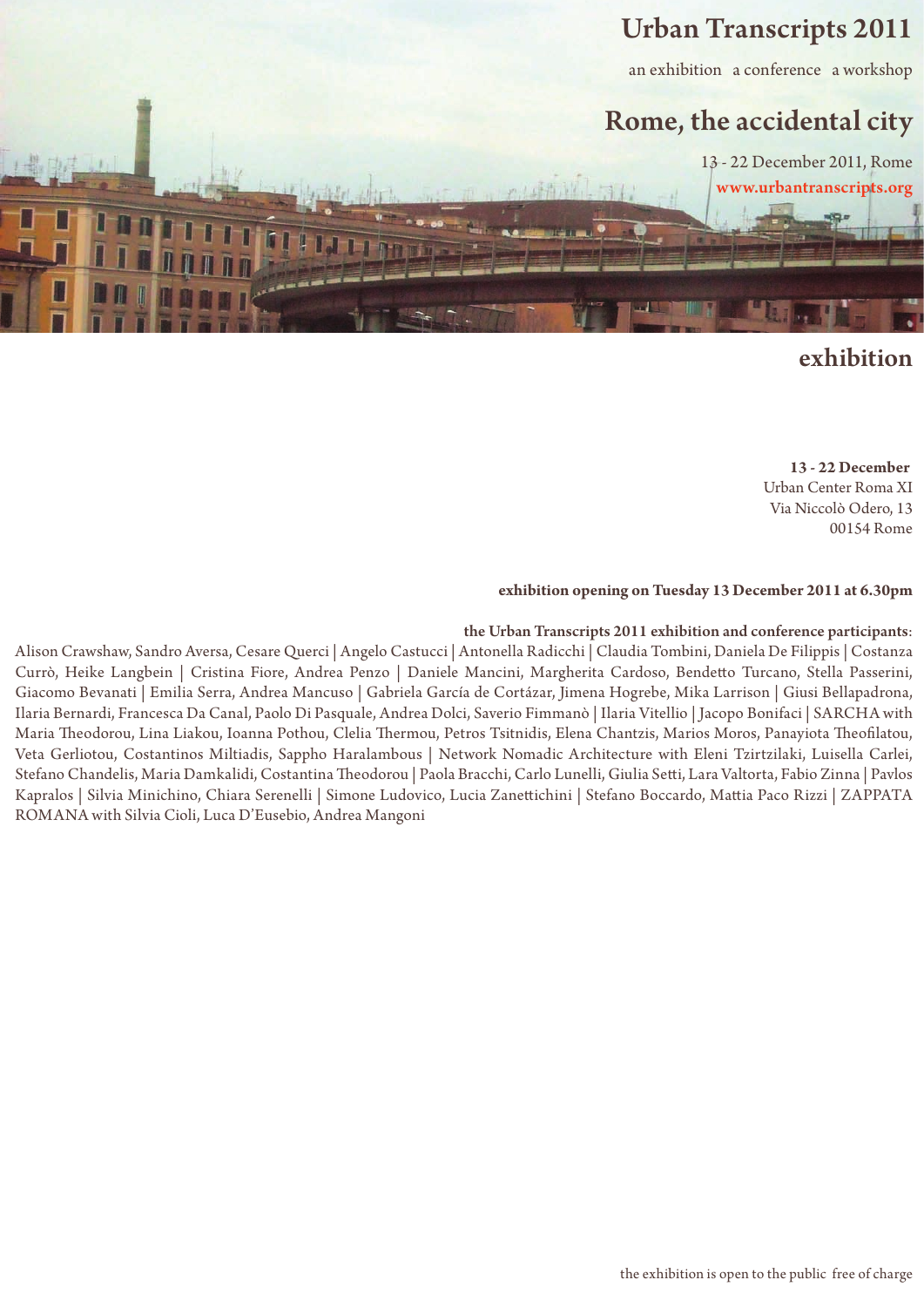an exhibition a conference a workshop

### Rome, the accidental city



### conference

 **17 December**  Urban Center Roma XI Via Niccolò Odero, 13 00154 Rome

#### **09.00 - 09.15 welcome**

| 09.15 - 10.00 | opening, invited speakers: Prof. Paolo Avarello, direttore del Dipartimento di Studi Urbani dell'Università di Roma Tre, |
|---------------|--------------------------------------------------------------------------------------------------------------------------|
|               | Prof. Francesco Careri, ricercatore al Dipartimento di Studi Urbani, Roma Tre, Arch. Alberto Attanasio, assessore alle   |
|               | Politiche dell'urbanistica, dei Lavori Pubblici, della Mobilità e dei Trasporti Municipio Roma XI, Arch. Federica Zampa, |
|               | responsabile dell'Urban Center XI Municipio, Roma                                                                        |

- **10.00 11.00 workshop presentation,** tutors and participants of the Urban Ttanscripts 2011 international workshop on the city
- **11.00 11.20 break**
- **11.20 11.40 Urban Transcripts,** Yiorgos Papamanousakis, Marcella Iannuzzi
- **11.40 12.00 (feed)book,** Giusi Bellapadrona, Ilaria Bernardi, Francesca Da Canal, Paolo Di Pasquale, Andrea Dolci, Saverio Fimmanò
- **12.00 12.20 Analogia #002,** Emilia Serra, Andrea Mancuso
- **12.20 12.40 Walking with People and Places,** Silvia Minichino, Chiara Serenelli
- **12.40 13.00 Social Benets and Political Action; urban agriculture in Rome,** Costanza Currò, Heike Langbein
- **13.00 13.20 ZAPPATA ROMANA,** ZAPPATA ROMANA with Silvia Cioli, Luca D'Eusebio, Andrea Mangoni
- 13.20 13.40 Accidental Campo Marzio: layers, fragments, figures, Paola Bracchi, Carlo Lunelli, Giulia Setti, Lara Valtorta, Fabio Zinna
- 13.40 14.00 Polypolis, SARCHA with Maria Theodorou, Lina Liakou, Ioanna Pothou, Clelia Thermou, Petros Tsitnidis, Elena Chantzis, Marios Moros, Panayiota Theofilatou, Veta Gerliotou, Costantinos Miltiadis, Sappho Haralambous
- **14.00 15.00 break**
- **15.00 15.20 Eventual City,** Ilaria Vitellio
- 15.20 15.40 Urban Fields. Aestethic experiments of urban appropriation, Daniele Mancini, Margherita Cardoso, Bendetto Turcano, Stella Passerini, Giacomo Bevanati
- 15.40 16.00 Rhythms and faces of an accidental place, Simone Ludovico, Lucia Zanettichini
- 16.00 16.20 Collective Story Box, Stefano Boccardo, Mattia Paco Rizzi
- **16.20 16.40 break**
- **16.40 17.00 Sensuous Urbanism + Soundscape Studies,** Antonella Radicchi
- **17.00 17.20 More Rome than meets the eye,** Pavlos Kapralos
- **17.20 17.40 Il cammino commune e song,** Network Nomadic Architecture with Eleni Tzirtzilaki, Luisella Carlei, Stefano Chandelis, Maria Damkalidi, Costantina Theodorou
- **17.40 18.00 Area 24,** Claudia Tombini, Daniela De Filippis
- **18.00 19.00 closing,** discussion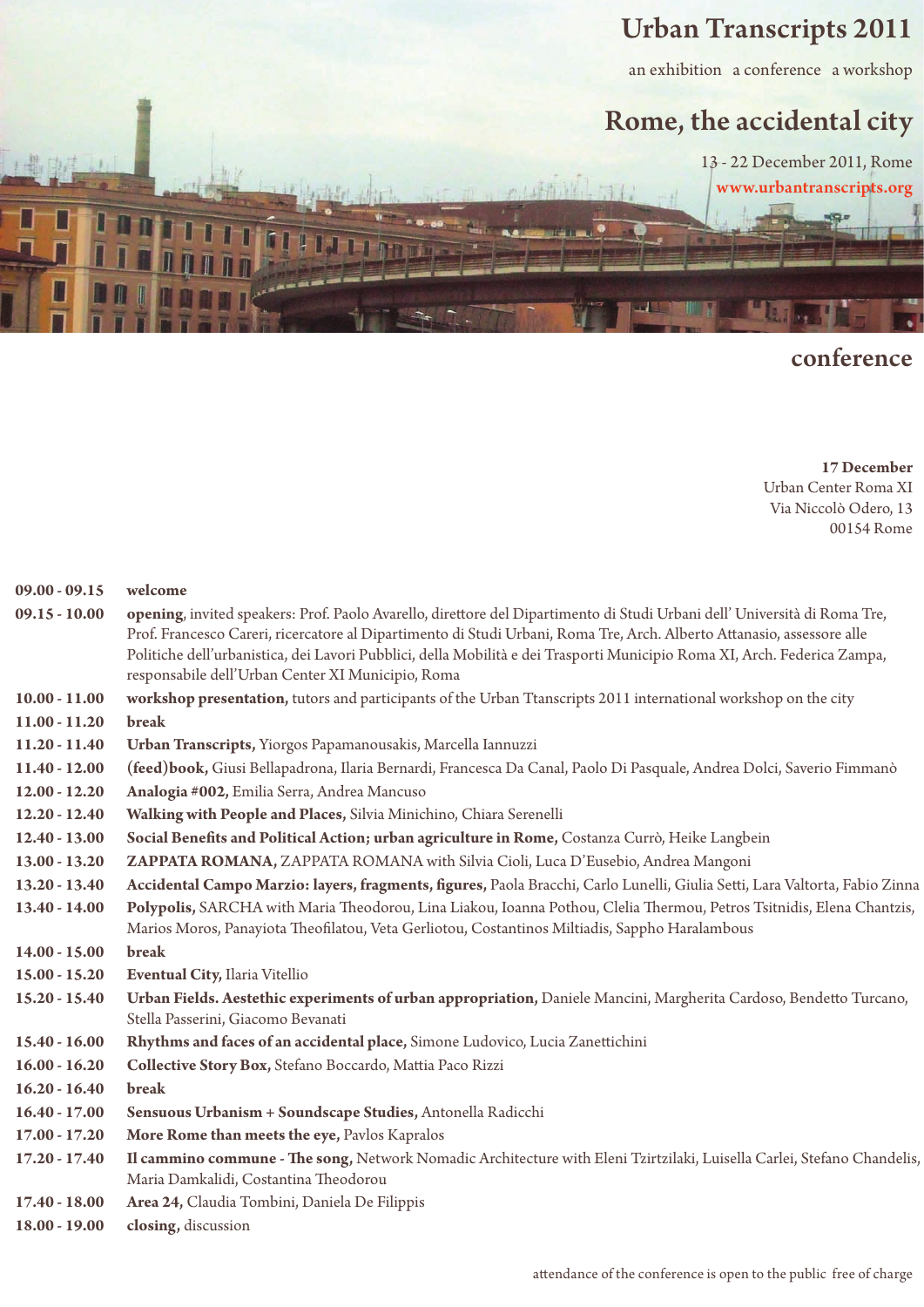an exhibition a conference a workshop

### Rome, the accidental city



### workshop

| 13 December                                       |                                                                                                                                                                                                                |
|---------------------------------------------------|----------------------------------------------------------------------------------------------------------------------------------------------------------------------------------------------------------------|
| $09.30 - 10.00$                                   | welcome (Roma Tre Mattatoio)                                                                                                                                                                                   |
| $10.00 - 10.30$                                   | opening (Roma Tre Mattatoio), invited speakers: Prof. Arch.Francesco Cellini, preside della Facoltà di Architettura Roma Tre,<br>Prof. Francesco Careri, ricercatore al Dipartimento di Studi Urbani, Roma Tre |
| $10.30 - 10.45$                                   | introduction Urban Transcripts (Roma Tre Mattatoio), Yiorgos Papamanousakis, Marcella Iannuzzi                                                                                                                 |
| $10.45 - 11.15$                                   | The Seven Deadly Vices of Rome (Roma Tre Mattatoio), Claudia Meschiari, Claudia Faraone, Mara Cossu, Cristina Renzoni,<br>Carlotta Fioretti, Sandra Annunziata, Viola Mordenti                                 |
| $11.15 - 11.30$                                   | break (Roma Tre Mattatoio)                                                                                                                                                                                     |
| $11.30 - 13.00$                                   | Cities Methodologies lecture 1 (Roma Tre Mattatoio), Brian Rosa, Eugenia Fratzeskou, Maria Michou                                                                                                              |
| $13.00 - 14.00$                                   | break (Roma Tre Mattatoio)                                                                                                                                                                                     |
| $14.00 - 15.30$                                   | Cities Methodologies lecture 2 (Urban Center Roma XI), Fabiano Micocci, Sofia Xanthopoulou, Aslihan Senel                                                                                                      |
| $15.30 - 17.00$                                   | unit group meetings (as planned by tutor teams for each workshop unit)                                                                                                                                         |
| $17.30 - 18.00$                                   | the Polypolis talk (Urban Center Roma XI), SARCHA                                                                                                                                                              |
| $18.30 - 20.00$                                   | Urban Transcripts 2011 exhibition opening (Urban Center Roma XI)                                                                                                                                               |
| 14 December<br>$09.30 - 20.00$<br>$14.00 - 15.00$ | urban explorations (as planned by tutor teams for each workshop unit)<br>the Polypolis hour (Roma Tre DIPSU)                                                                                                   |
| 15 December                                       |                                                                                                                                                                                                                |
| $09.30 - 19.00$                                   | groupwork (as planned by tutor teams for each workshop unit)                                                                                                                                                   |
| $14.00 - 15.00$                                   | the Polypolis hour (Roma Tre DIPSU)                                                                                                                                                                            |
| $20.00 - 22.00$                                   | workshop diner (place to be confirmed)                                                                                                                                                                         |
| 16 December                                       |                                                                                                                                                                                                                |
| $09.30 - 16.00$                                   | groupwork (as planned by tutor teams for each workshop unit)                                                                                                                                                   |
| $17.00 - 20.00$                                   | project presentations (Urban Center Roma XI)                                                                                                                                                                   |
| 17 December                                       |                                                                                                                                                                                                                |
| $09.00 - 19.00$                                   | Urban Transcripts 2011 conference day (Urban Center Roma XI)                                                                                                                                                   |
| $10.00 - 11.00$                                   | workshop presentation (Urban Center Roma XI)                                                                                                                                                                   |
| $20.30 - 02.00$                                   | party, live concert and dj set - Critical Book & Wine (Esc Atelier)                                                                                                                                            |
|                                                   |                                                                                                                                                                                                                |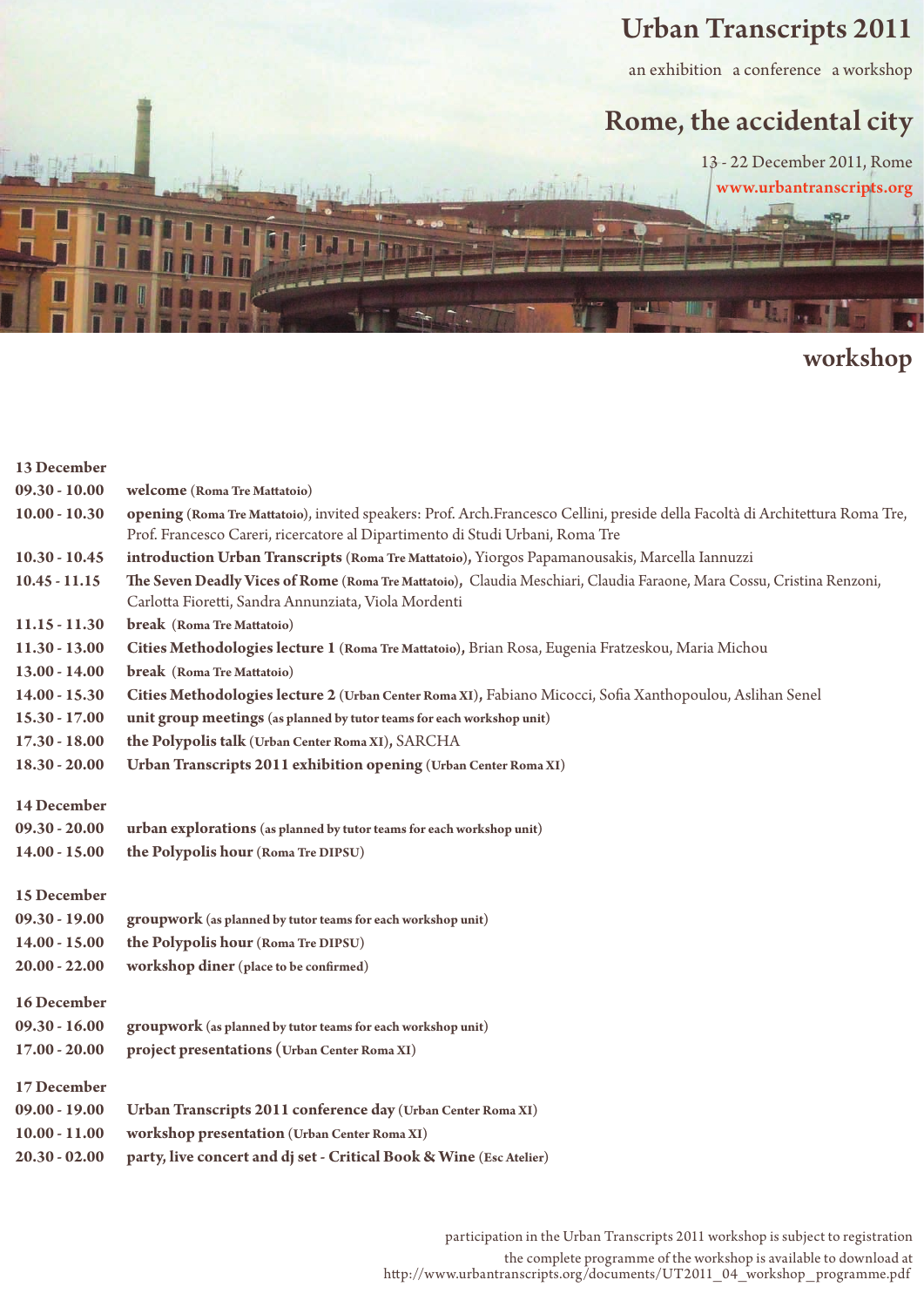

an exhibition a conference a workshop

## Rome, the accidental city



## parallel events

| 14 December<br>$18.30 - 19.30$ | lecture, The Polypolis talk (Roma Tre DIPSU), SARCHA                                               |
|--------------------------------|----------------------------------------------------------------------------------------------------|
| 15 December<br>$14.00 - 16.00$ | urban action, Walking with People and Places (Ponte Milvio), Silvia Minichino and Chiara Serenelli |
| 17 December<br>$12.00 - 16.00$ | urban action, Il Cammino Comuno - The Song (San Lorenzo), Network Nomadic Architecture             |
| 17 December<br>$20.30 - 02.30$ | party, live concert and dj set - Critical Book & Wine (Esc Atelier)                                |